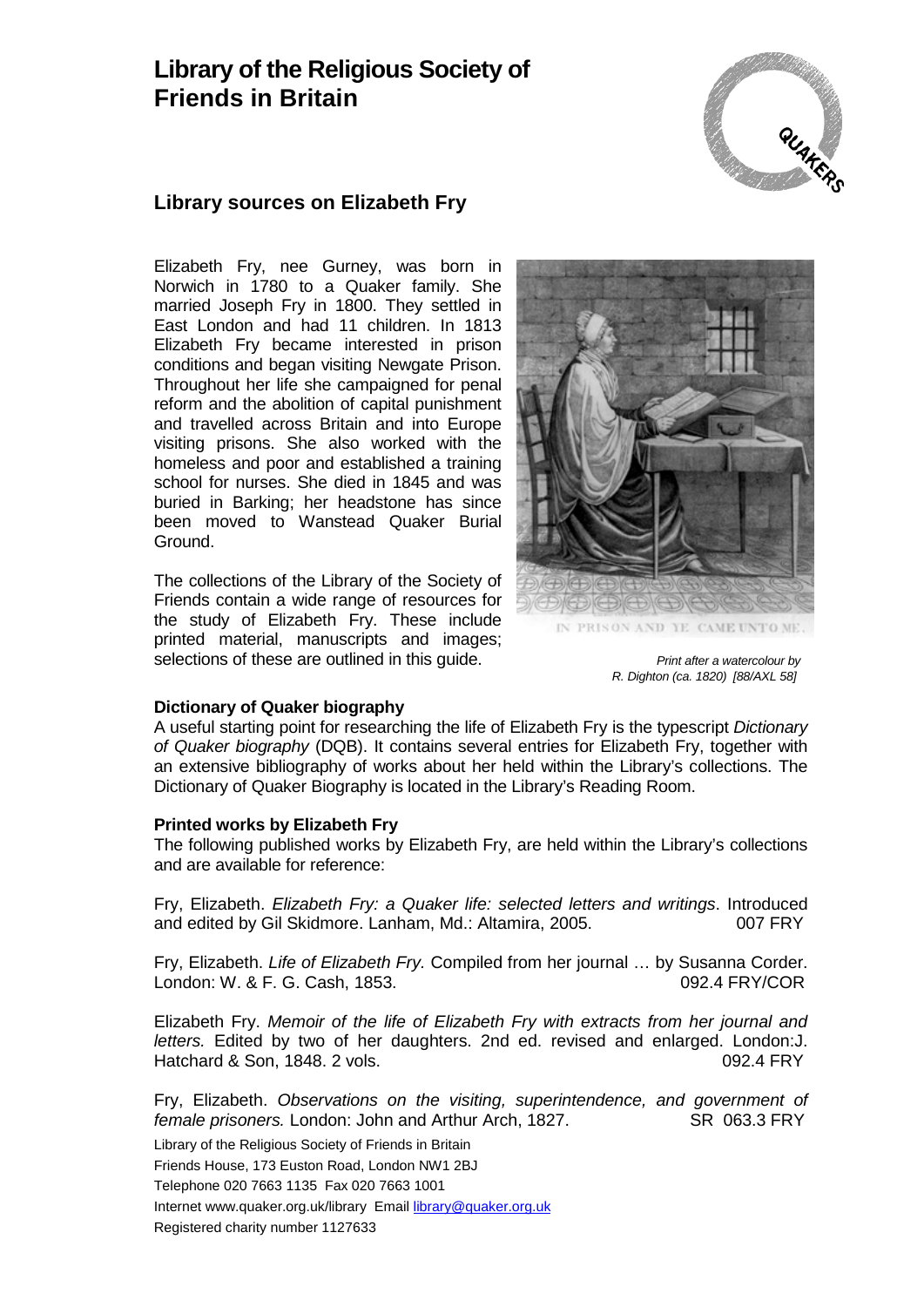Fry, Elizabeth and Gurney, Joseph John. *Report addressed to the Marquess Wellesley, Lord Lieutenant of Ireland*. London: John and Arthur Arch, 1827.

SR 066.32 FRY

#### **Printed works about Elizabeth Fry**

Numerous works have been published about Elizabeth Fry and her work. Below is a selection held within the Library's printed collections and available for reference:

Drenth, Annemieke van and Haan, Francisca de. *The rise of caring power: Elizabeth Fry and Josephine Butler in Britain and the Netherlands.* Amsterdam: Amsterdam University Press, 1999.

Gurney, Elizabeth. *Elizabeth Fry's journeys on the continent 1840-1841 : from a diary kept by her niece* / edited, with an introduction, by R. Brimley Johnson. London: John Lane, [1931].

Gurney, Joseph John. *Notes on a visit made to some of the prisons in Scotland and the north of England, in company with Elizabeth Fry; with some general observations on the subject of prison discipline.* London: Printed for Archibald Constable and Co., 1819. SR 063.3 GUR

Hatton, Jean. *Betsy: the dramatic biography of prison reformer Elizabeth Fry.* Oxford: Monarch Books, 2005. 092.4 FRY/HAT

*An Hour in His Majesty's gaol of Newgate on Friday 22nd December 1820.* London: Henry Teape, [1820].

Kent, John. *Elizabeth Fry.* London: Batsford, 1962. 092.4 FRY/KEN

Rose, June. *Elizabeth Fry.* London: Macmillan, 1980. 092.4 FRY/ROS

Timpson, Rev Thomas. *Memoirs of Mrs. Elizabeth Fry: including a history of her labors in promoting the reformation of female prisoners, and the improvement of British seamen*. 2nd ed., revised with additions. London: Aylott, 1854. 092.4 FRY/TIM

Whitney, Janet. *Elizabeth Fry: Quaker heroine*. Boston: Little, Brown, 1936. 092.4 FRY/WHI

Further printed material can be identified through the Library's online catalogue at [www.quaker.org.uk/cat](http://www.quaker.org.uk/cat)

#### **Manuscript sources relating to Elizabeth Fry**

The Library holds the following unpublished collections and items relating to Elizabeth Fry, available on request for research in the Library's Reading Room:

Diaries of Elizabeth Fry 1797-1833; 1837-1845. 47 vols. MS VOL S 255-271

Autograph pass to Newgate Prison. The mass of the MS BOX 7/12/17

Elizabeth Fry correspondence: letters to her daughter Richenda 1820-1845. 85 letters. TEMP MSS 61

Elizabeth Fry Notabilities: domestic / foreign [a collection of letters received by Elizabeth Fry]. 2 vols. TEMP MSS 64, MIC 159-160